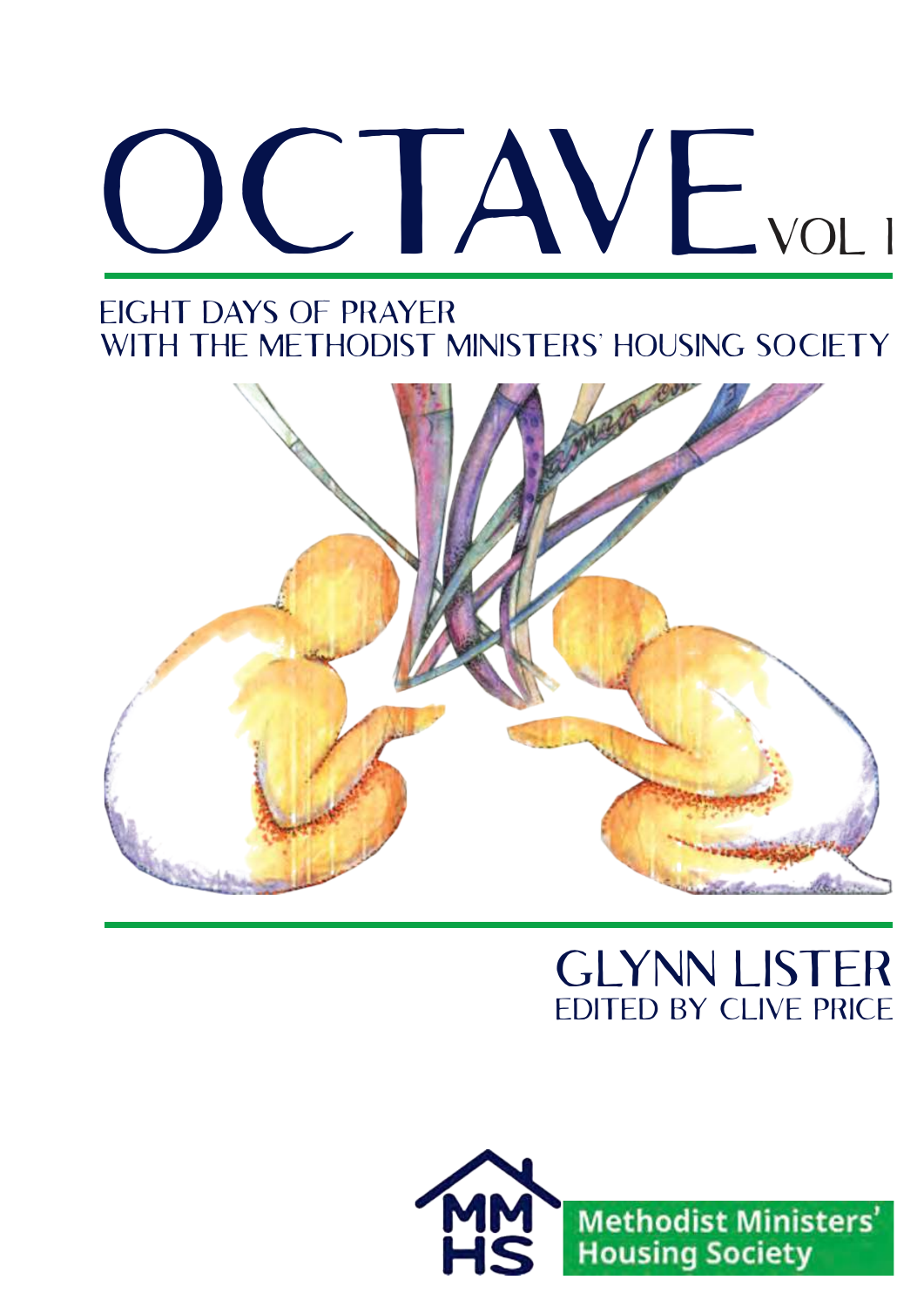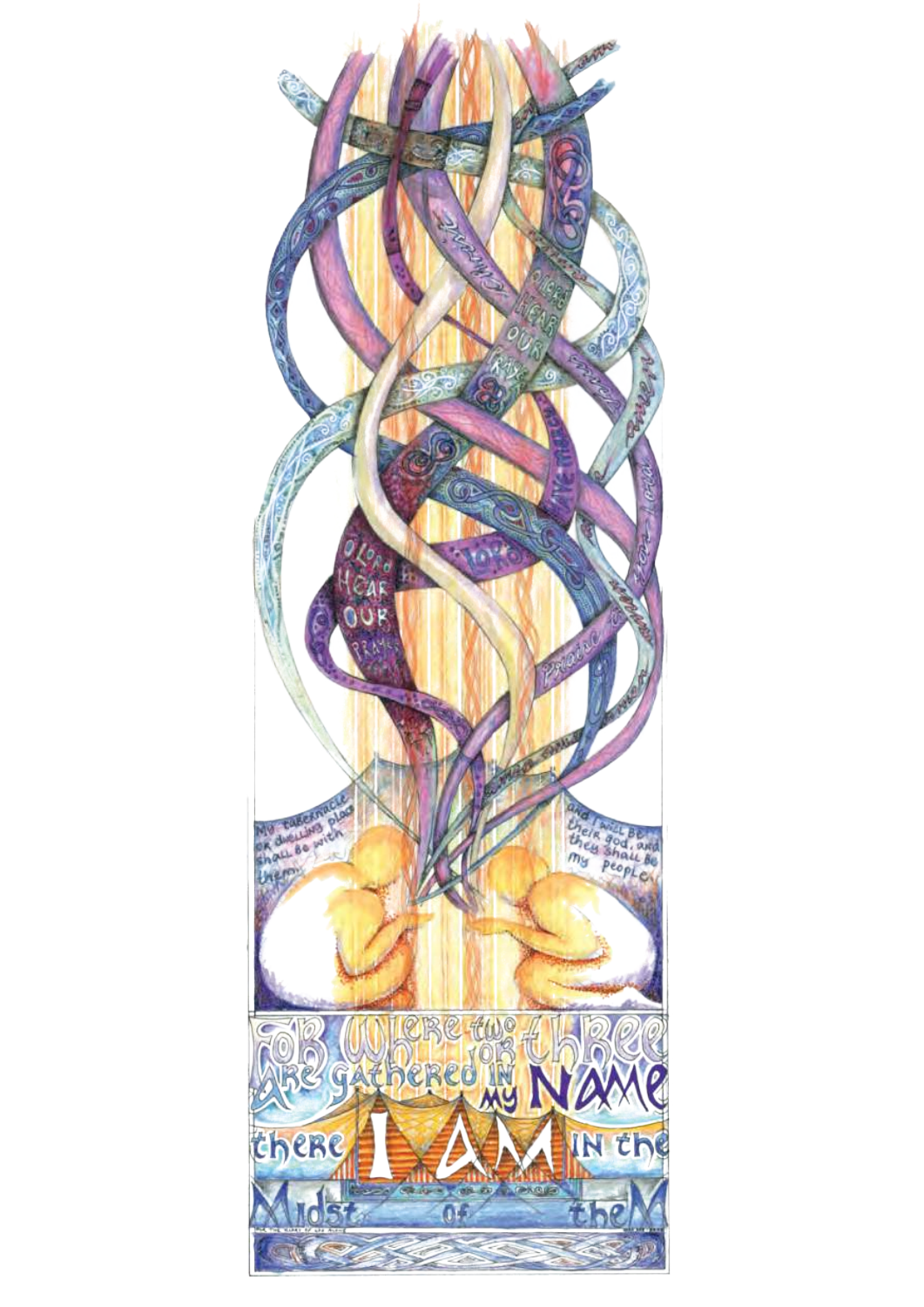

**The MMHS** *Octave* is a revival of an ancient Christian practice of devoting eight days of prayer for a specific purpose. Other churches and organisations have also returned to this method in recent times.

In this version, we offer the same template for each of our own eight days – a reading, a prayer and an extract from a hymn.

The idea behind such an approach is that if the prayer pattern is the same, then you can 'wear' it like a cosy suit or outfit, rather than something you're not used to wearing. If you're at ease with the pattern, you can spend more time on the content.

*Octave* should be comfortable clothing, not a straitjacket. One person might find the reading enough to open up the way of prayer for them. Another person might want to look up the whole hymn and that will expand the prayer topic for them.

Start somewhere and finish somewhere. If you get lost in the middle, that's fine, too.

Spend as little or as long a time on *Octave* as you feel is necessary. Prayer is all about letting your mind wander in the presence of God.

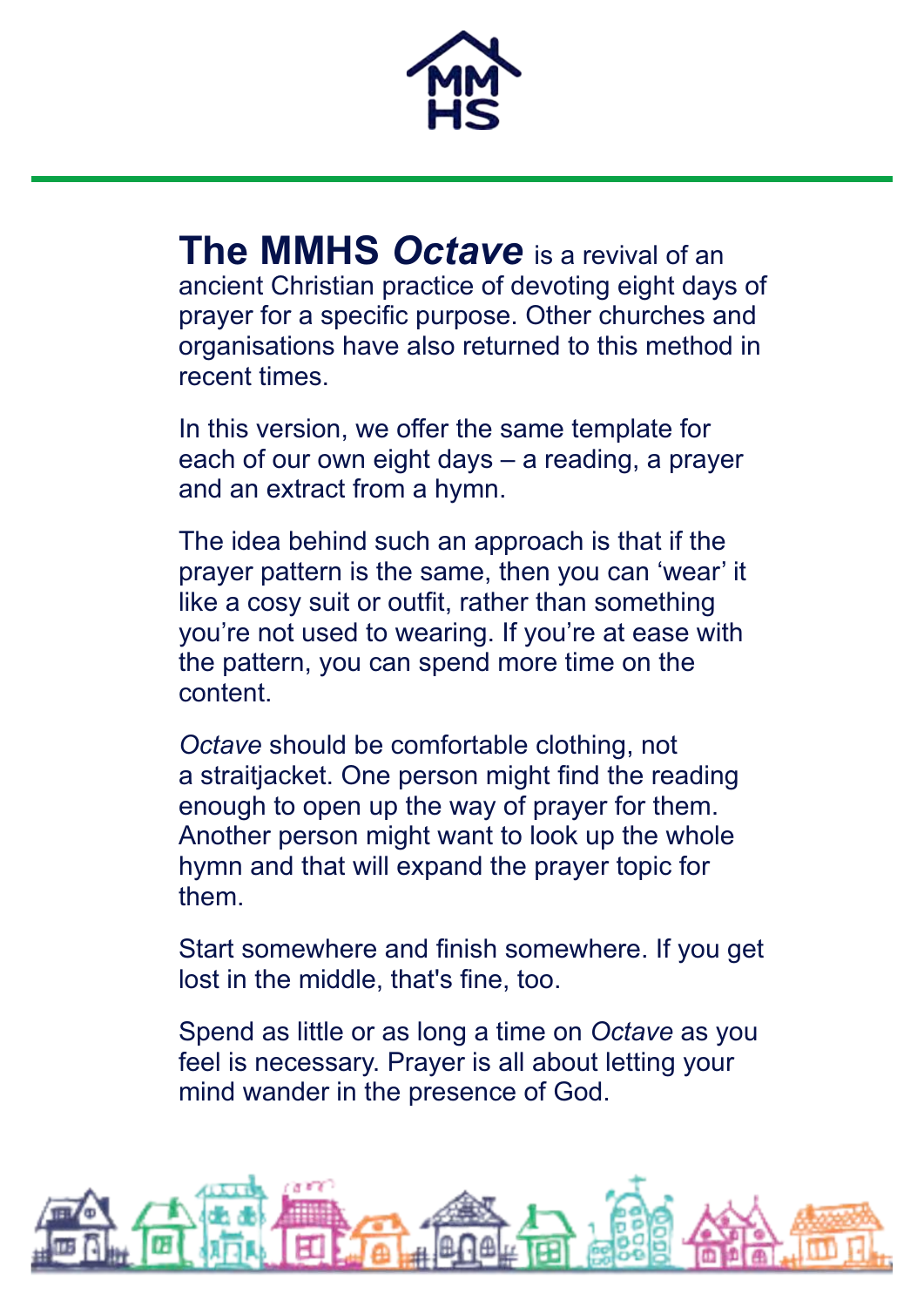*Today we focus on ministers and families who live in the Society's properties.*

#### Reading *Acts 4:32-35*

Here we find the driving force behind all that the Society does – especially verse 34, '*there was no one in the group who was in need*'.

There are 750 homes occupied by ministerial families. Some presbyters and deacons are newly retired. They are just beginning the adventure of living and ministering as a supernumerary.

Others have been residents for a long time – the longest for 40 years. The properties are all over the UK – Channel Islands, Cornwall, Northern Ireland, the North of Scotland and East Anglia.

Some residents are well and active, still able to support each other. Others have lost their partner. Others live with the burden of ill health and decreasing mobility, and are glad of support from those around them.

#### **PRAYER**

We pray for all presbyters, deacons, wives, husbands, widows and widowers who are resident in an MMHS property.

Loving Lord, we thank you for the ministries – past, present and to come – of those who live in a Society property. We ask they may continue to feel the joy of their calling. May those who suffer be strengthened; those in need supported; those who are grieving comforted; those who are broken made whole.

May today bring joys, challenges, support and happiness. May all know that underneath are the everlasting arms.

# **HYMN**

O loving Lord, who art forever seeking

Those of thy mind, intent to do thy will,

Strong in thy strength, thy power and grace bespeaking,

Faithful to thee, through good report and ill.

*(William Vaughan Jenkins, 1868-1920, Hymns And Psalms 798)*

Amen

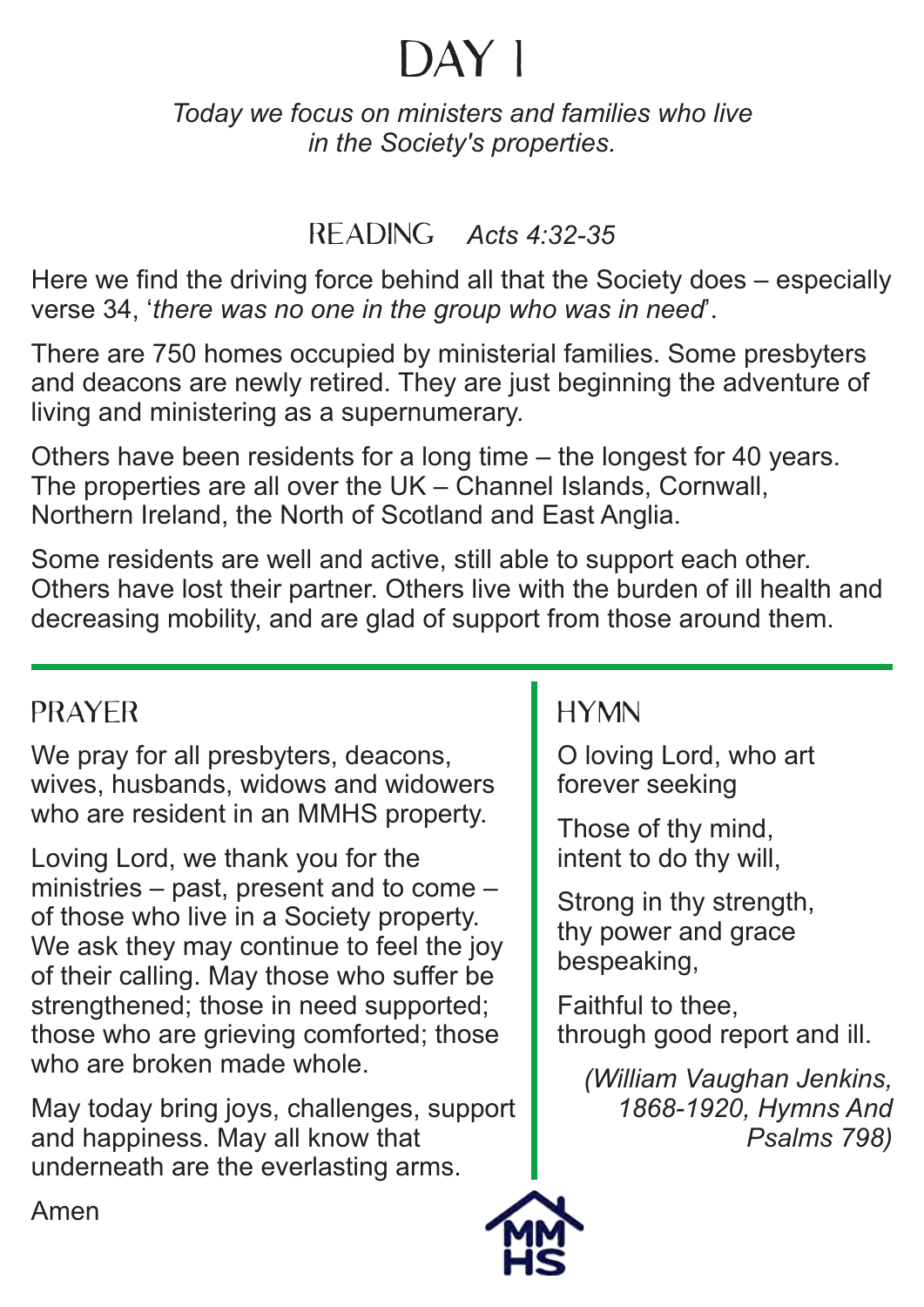# DAY<sub>2</sub>

*Today we focus on the senior management team and staff who work at the Society's office in London.*

#### Reading *I Corinthians 12:12-27*

We find in this passage – especially verse 27, '*all of you are Christ's body and each one is a part of it*' – a reminder of the complex needs of the Society. Property is bought and sold, budgets are made and accounts are kept, all the houses have to be well maintained and many administrative tasks have to be undertaken to fulfil the Society's statutory and legal obligations.

#### **PRAYER**

We pray for the Chief Executive, finance team, property team, operations team and all other contributors and consultants involved in the work of MMHS.

Loving Lord, we thank you for skills in property, finance and administration of those who work for the Society. We ask that they may continue to know how much they are valued, and how much they contribute to the happy lives of the Society's residents. May they have vision to take the Society in new directions, skills to meet the ever-changing needs, strength to cope with difficult situations and a knowledge of work well done.

Amen

## **HYMN**

Forth in thy name O Lord I go My daily labour to pursue *(Charles Wesley,* 

*1707-1788, Singing The Faith 550)*

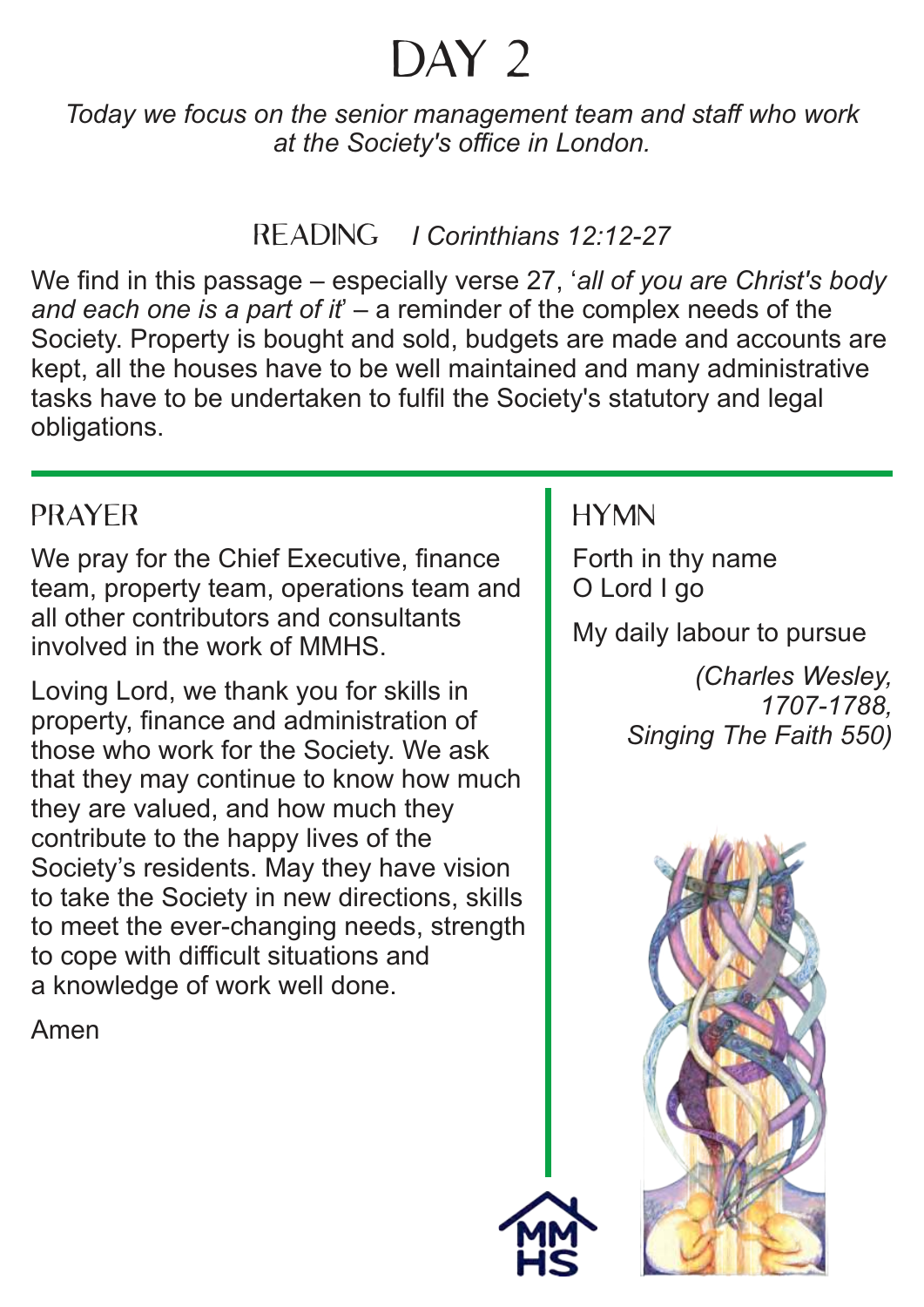#### *Today we focus on the MMHS Board and its work.*

#### Reading *I Timothy 3:1-7*

We are reminded of the holistic nature of being an 'overseer'.

The members of the Board keep in mind the fact that, in order to function, the Society must be run as a business and an accountable charity. It must always be a Christian concern which demonstrates the love of God.

The challenges in 2019 could not have been imagined by those visionary people who established the Society in 1948, and the Board is constantly having to plan for new situations.

## **PRAYER**

We pray for the members of the Board.

The Board is nine strong and includes ministers and those with skills and experience in the worlds of housing, finance and corporate business life.

We pray that they may not be afraid to make challenging decisions and that they may plan and execute policies with a social conscience and an awareness of people's needs. May they work together as a team for the good of the Society and its residents. We give thanks for the time and effort they give to help others in their retirement housing needs.

Amen

## **HYMN**

When a stranger's not alone

Where the homeless find a home

Praise the love that Christ revealed

Living, working, in our world

> *(Brian Wren, b 1936, Singing The Faith 398) from 'There's a spirit in the air' + © Stainer & Bell Ltd, 23 Gruneisen Road, London N3 1DZ, www.stainer.co.uk. Used by permission. All rights reserved.*

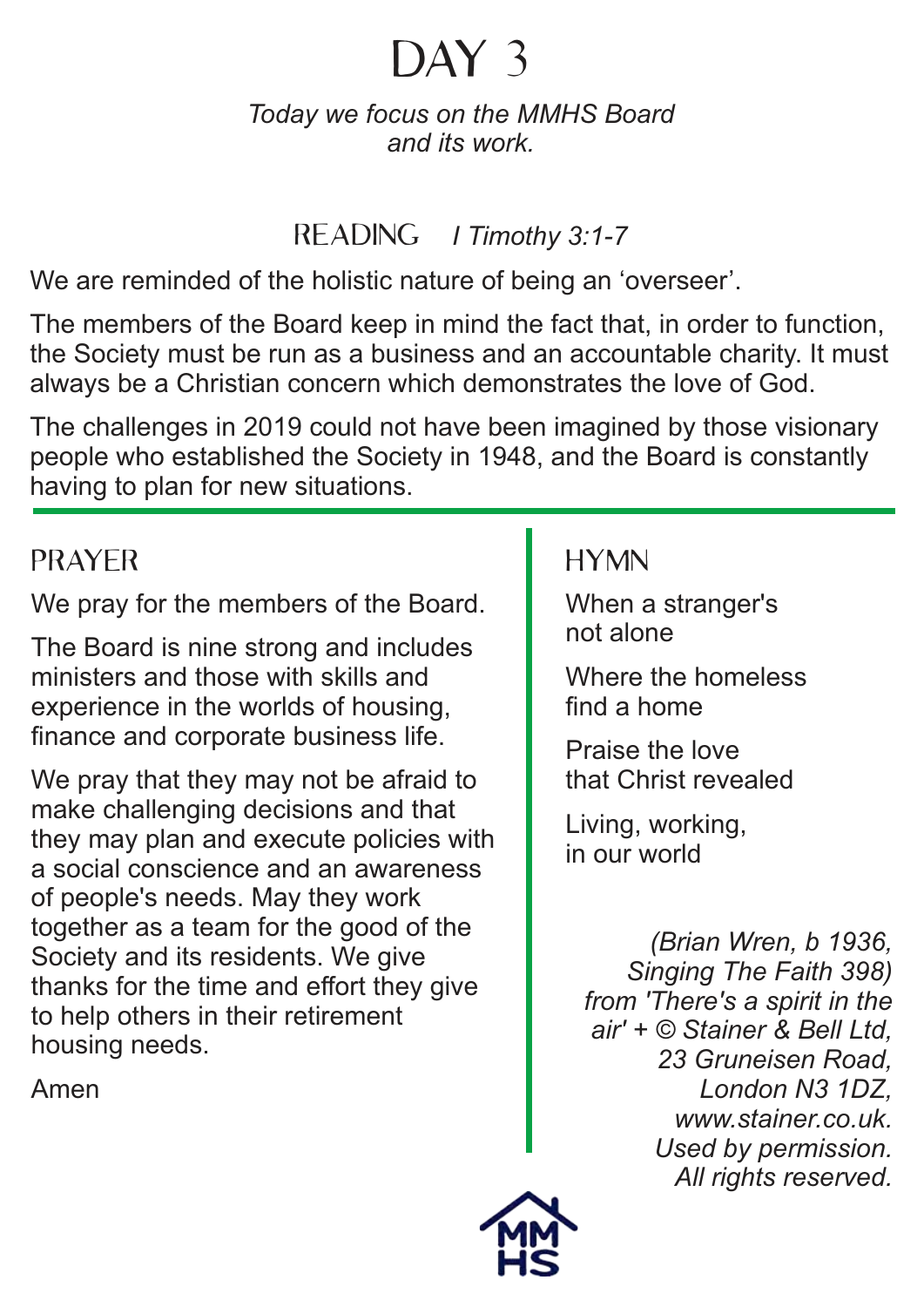# $\overline{\mathrm{DAY}}$  4

*Today our focus is on all retired presbyters and deacons, and older people within our church congregations and communities.*

#### Reading *Isaiah 46:4; Psalm 92:12-14*

Growing old is about change of circumstances and the gradual restriction on ability to be as vigorous as we used to be. Around 18.2 per cent of the UK population were aged 65 years or over at mid-2017, according to the Office for National Statistics. C S Lewis said, 'You are never too old to set a new goal and dream a new dream'.

In *The Princess And The Butterfly* we find this bit of insight – 'Those who love deeply never grow old. They may die of old age, but they die young'.

#### **PRAYER**

Loving Lord,

We pray for all who have retired.

May they dream new dreams as they look to the future.

May they be able to give to their communities, may they pass on wisdom, may they be tolerant of new ideas and encourage a new generation.

May they rejoice in their good memories and share them with others. When they are lonely, may they have companions and be supported all their day.

Amen

## **HYMN**

Lord for the years your love has kept and guided

Urged and inspired us, cheered us on our way

Sought us and saved us, pardoned and provided

Lord of the years, we bring our thanks today

*'Lord, for the years your love' by Timothy Dudley-Smith (b. 1926). © Timothy Dudley-Smith in Europe and Africa. © Hope Publishing Company in the United States of America and the rest of the world. Reproduced by permission of Oxford University Press. All rights reserved.*

> *(Singing The Faith 470)*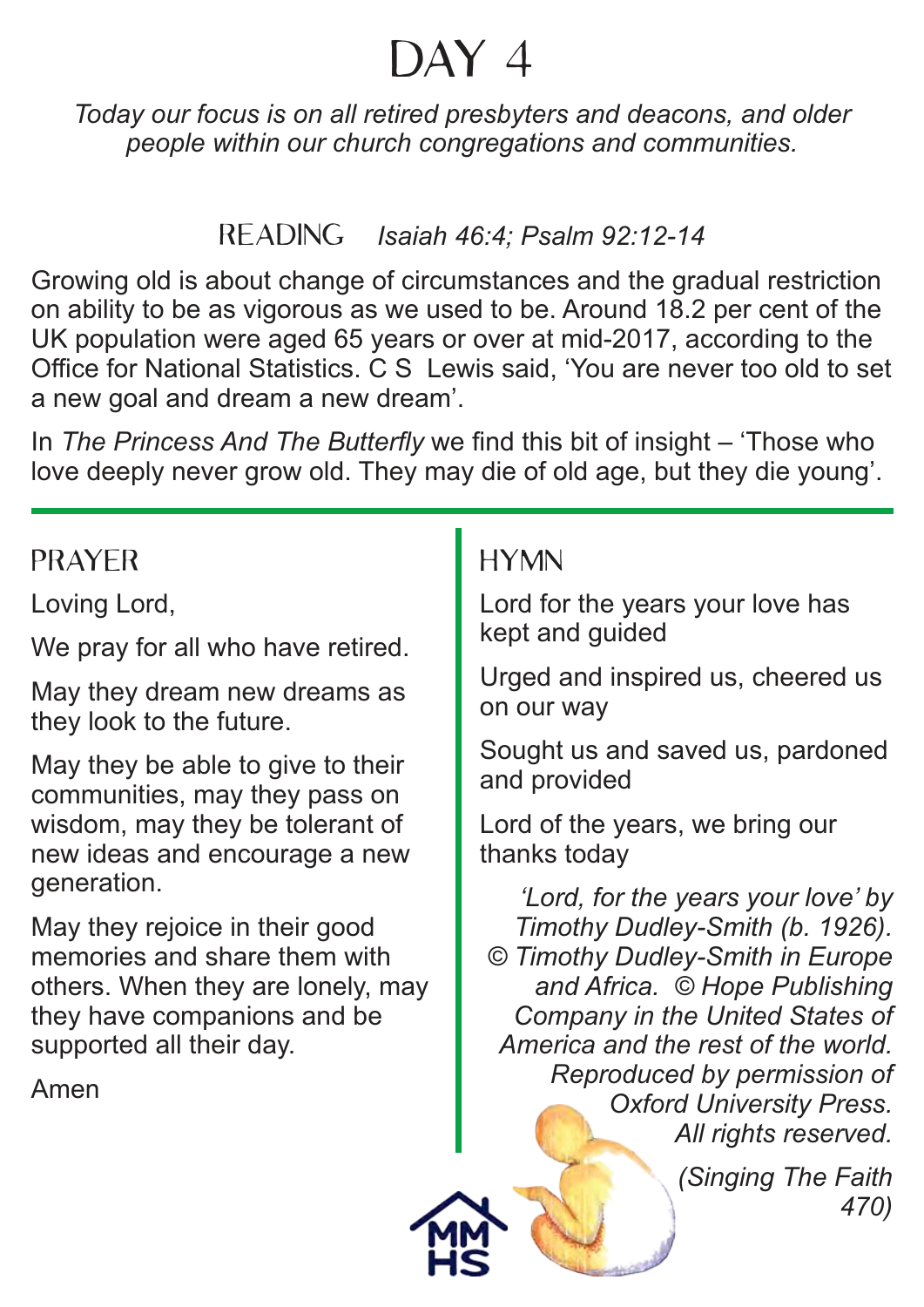#### *Today our focus is on the people who care for those in need.*

#### Reading *Luke 10:29-37*

Care is given in so many ways. In many instances, it is the person's paid employment. But often care is given by family, friends, and church groups as an outpouring of love. Without those who care, the quality of life of many would be very much worse.

Around 6.5 million people are carers in the UK, according to CarersUK. They save the economy £132 billion every year.

#### **PRAYER**

Caring God, we give thanks for all who care, for family members selflessly showing their love, for medical staff who ease our lives, for the Christian love and care shown by local church, ministers, pastoral visitors and others who show love as part of their discipleship.

We pray that the compassion shown may ease burdens and remind all that underneath are the everlasting arms.

Amen

#### **HYMN**

A new commandment I give unto you

That you love one another as I have loved you

By this the world shall know that you are my disciples.

> *(Anonymous, Singing The Faith 242)*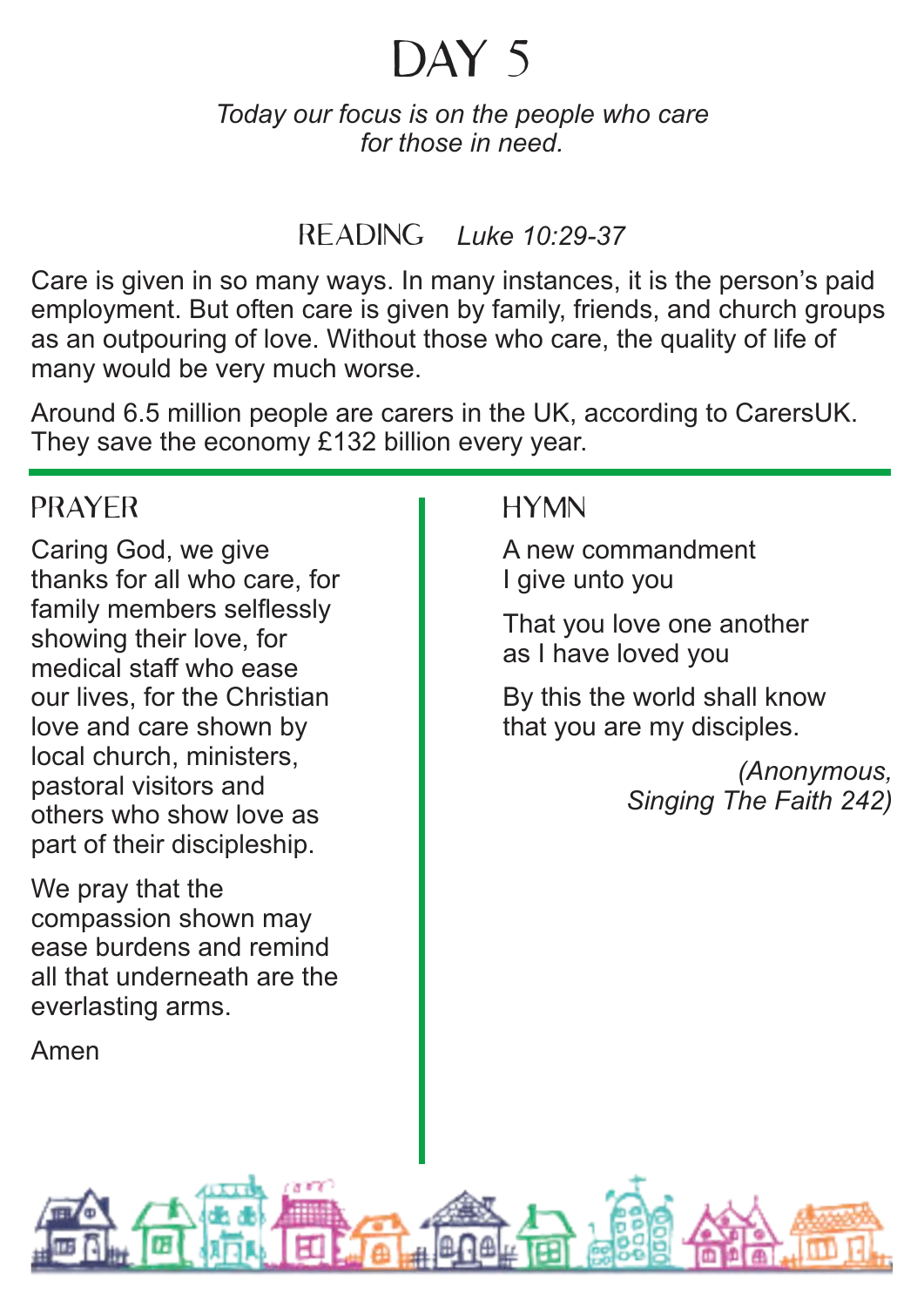*Today our focus looks outward, as we remember all who are homeless.*

#### Reading *Matthew 8:18-20*

About 320,000 people are homeless, claim the national charity Shelter. People become homeless for many different reasons. There are social causes, such as a lack of affordable housing, poverty and unemployment. Life events cause individuals to become homeless.

People can become homeless when they leave prison, care or the army with no home to go to. Many women have escaped a violent relationship. Many people become homeless because they can no longer afford the rent.

And for many, the trigger can be a relationship breaking down, losing a job, mental or physical health problems, or substance misuse. Being homeless can, in turn, make many of these problems even harder to resolve.

## Prayer

We pray for all women, men, girls and boys who are homeless,

Those who sleep in the open, in doorways, under bridges, on benches,

Those who can find shelter each night but have no daytime home,

Those who are estranged from family and are without family support,

Those whose lives have crumbled.

We ask that we may not be complacent because we have a roof over our heads, but may work for housing justice through whatever means we can.

## **HYMN**

In life, no house, no home, my Lord on earth might have

In death, no friendly tomb, but what a stranger gave

*(Samuel Crossman, 1624- 1683, Singing The Faith 277)*



Amen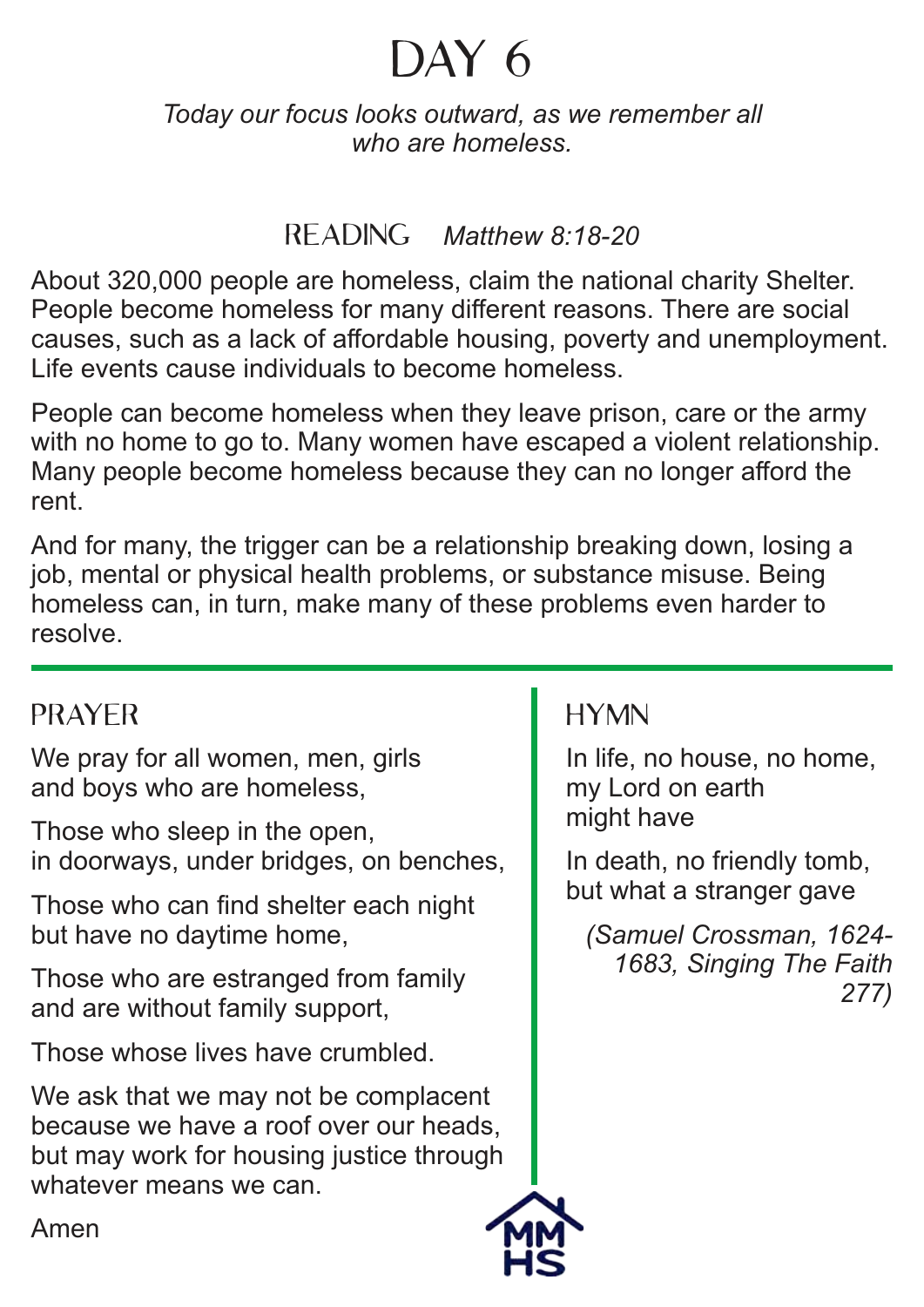# DAY<sub>7</sub>

*Today our focus looks to the wider world as we remember those who are refugees.*

#### Reading *Leviticus 19:33-34, Matthew 2:13-14*

Nearly 69 million people worldwide have been driven from their homes, according to the United Nations Refugee Agency. This includes those who have fled war, violence, political persecution and religious hatred.

These millions not only are without shelter – but also have lost everything and are cut off from their roots.

## **PRAYER**

We pray for all those who long to be settled in a place they can call home,

For those who are journeying from oppression to find a new home,

For those who have arrived at a safe place and wait with trepidation for a decision as to whether they can stay where they have sought refuge.

We pray that in our security we may understand their need, that those who make judgements may show wisdom and compassion.

We pray that those who find a safe haven may live as active citizens of their new home.

Amen

#### **HYMN**

Where cross the crowded ways of life

Where sound the cries of race and clan

Above the noise of selfish strife

We hear thy voice O Son of Man

> *(Frank Mason North, 1850-1935, Hymns And Psalms 431)*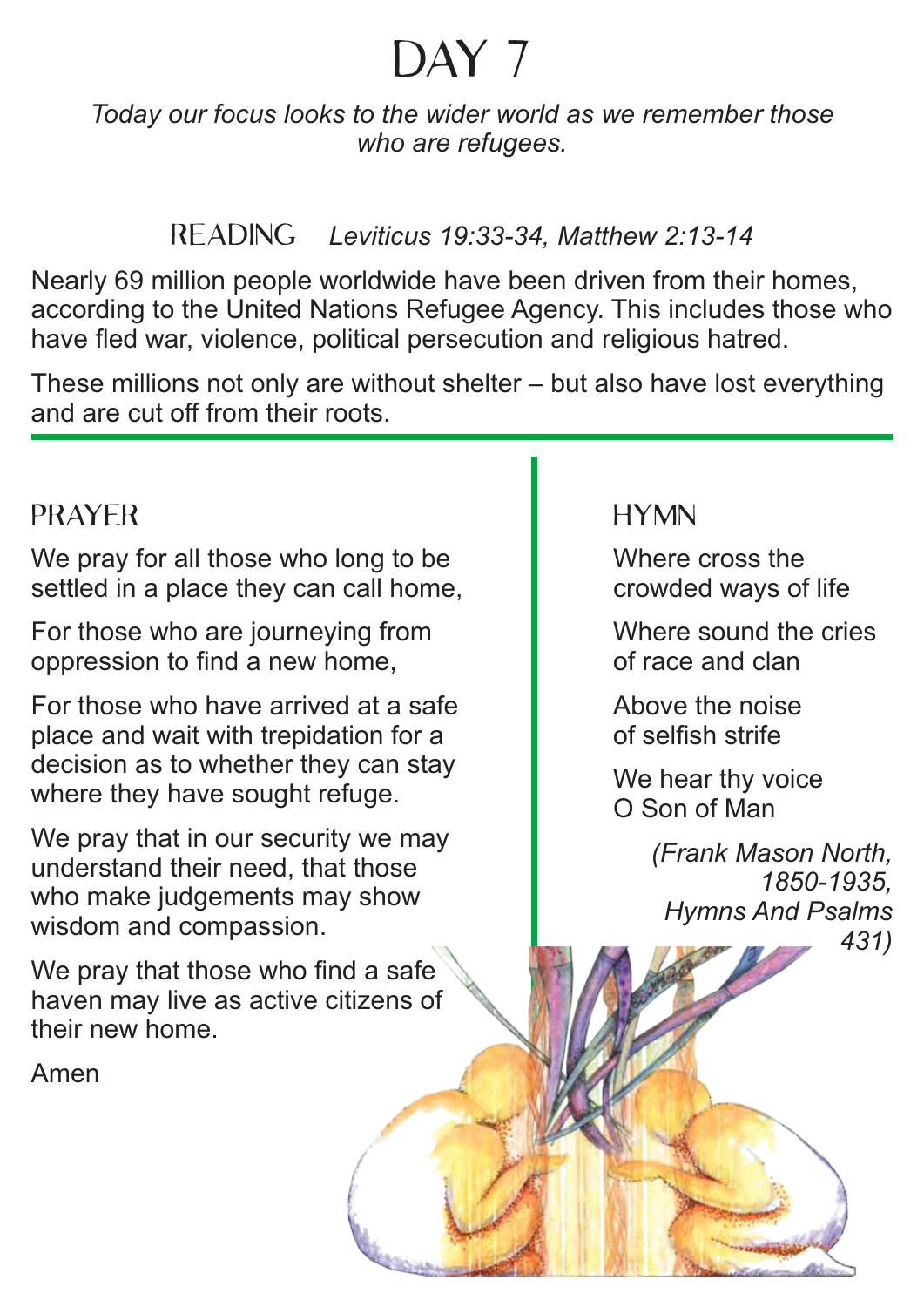# $\triangle$ <sup> $\triangle$ </sup> 8

*Our Octave concludes as we focus on those responsible for housing policy and house building.*

Readings *Deuteronomy 16:18-20, Amos 5:14-15, 21-24*

For all to be housed there need to be enough houses and flats. As our population increases, so the need increases. This calls for a mixture of technology, public policy and determination in making choices about what to build and where to build.

## **PRAYER**

Creating God, we pray for our Government, that it may always seek the way forward to give all a home.

We pray for civil servants as they find the most efficient ways.

We pray for councillors and local authorities, that they may be alive to the needs in their area and make the right decisions.

We pray for house builders, for craftsmen and all who keep housing stock in good repair.

Amen

## **HYMN**

Land for the dispossesed

Rights for the weak

Voices to plead the cause

Of those who can't speak

*(Graham Kendrick b.1950 Singing the Faith 693)*

*Graham Kendrick 1993 © Make Way Music. www.grahamkendrick.co.uk*